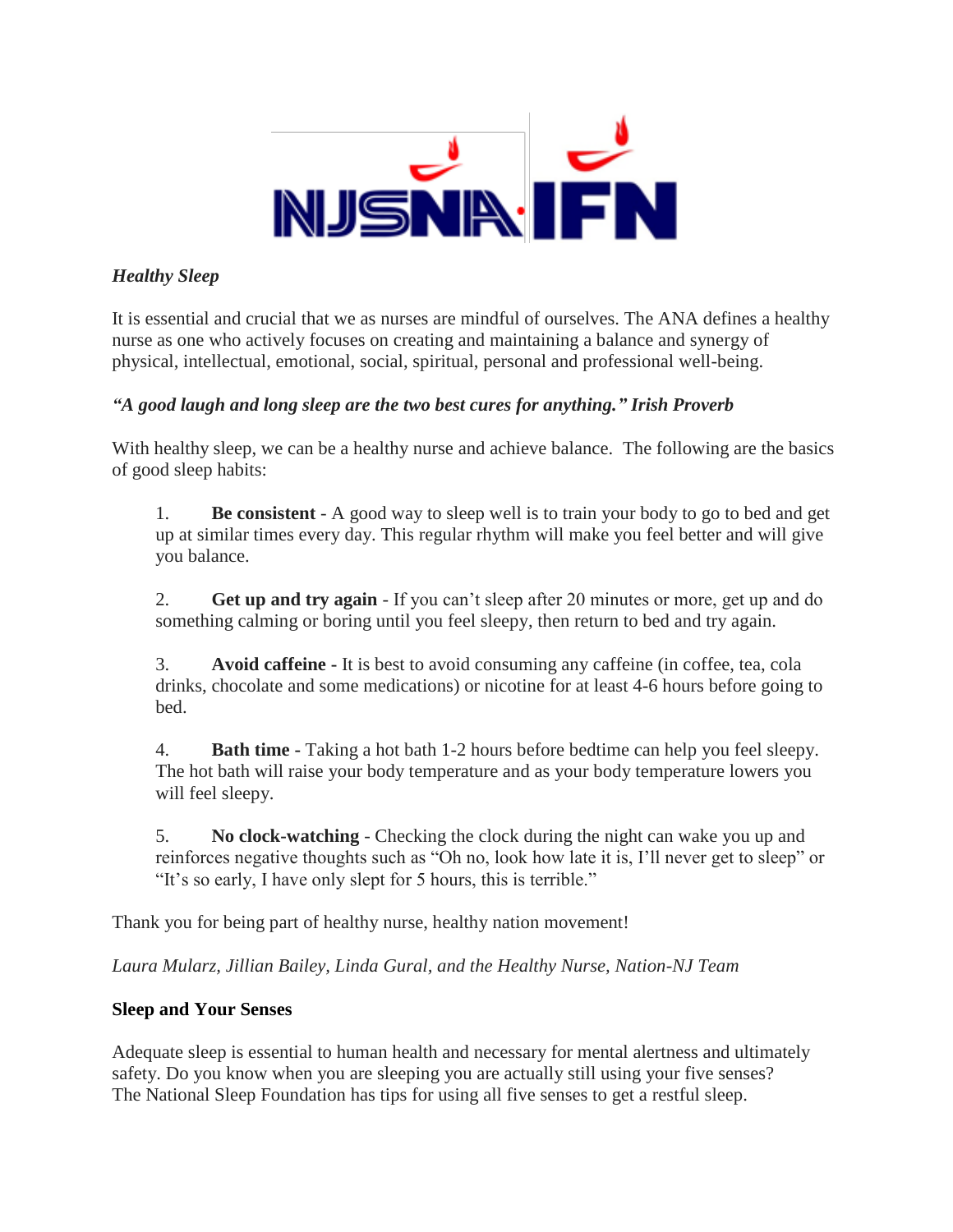**Sight-** Are comfortable is your bedroom? Is it a sanctuary that makes you feel relaxed and peaceful? Taking care of your sleep environment can make you feel more restful. How much light is in your room when you wake? A dark bedroom is important to getting a good sleep, according to 73 percent of Americans. Light and dark are powerful cues that tell your body it's time to rest or get up.

**Hearing-** While you sleep, your brain continues to register and process sounds-causing you to wake, move or shift. A quiet bedroom is important to a good night's sleep, according to 74 percent of Americans. White noise works by reducing the difference between background sounds and a "peak" sound like a door slamming. Creating a quiet environment is key to a full rest.

**Taste-** What you eat and drink before bed can affect your sleep. For example, foods containing amino acid tryptophan which are building blocks of serotonin can make you drowsy. Carbohydrates make tryptophan more available to the brain, so if you're considering a light snack before bed think about whole wheat crackers with peanut butter or cereal with milk. An in contrast avoid foods with caffeine, spicy and fatty foods unless you want to stay awake.

**Smell-** There is some evidence that certain smells may have an effect on your sleep. Lavender has been shown to decrease heart rate and blood pressure. Lavender of course is not a cure for insomnia but sachets in your room could be calming. Seventy eight percent of Americans say they are more excited to go to bed if their sheets have a fresh scent.

**Touch-** Many sleep experts say that a cool room, somewhere around 65 degrees makes for the best sleep. During the night your body uses its own heating and cooling mechanisms to keep your temperature in range. Making our beds is a routine that can make sleep more meaningful. A clean, neat, comfortable bed can only support good sleep hygiene. Ninety three percent of Americans say a comfortable mattress is important to a good night's sleep.

# **See the National Sleep Foundation website for additional information: https;/[/sleepfoundation.org](http://sleepfoundation.org/)**

*Every time you wake from sleep you have two choices either to fall back to sleep and dream, or wake and chase your dreams…….* 

Next week look for information on shift work and good sleep hygiene.

Thank you for being part of healthy nurse, healthy nation movement! *Laura Mularz and the Healthy Nurse, Healthy Nation-NJ Team*

### **Shift Work**

If you are working the off-shift, sleep does not have the same meaning anymore. Planning when you are going to sleep and how many hours you will get becomes a major part of your day. Shift work disorder, often referred to as a "circadian rhythm sleep disorder," is a chronic condition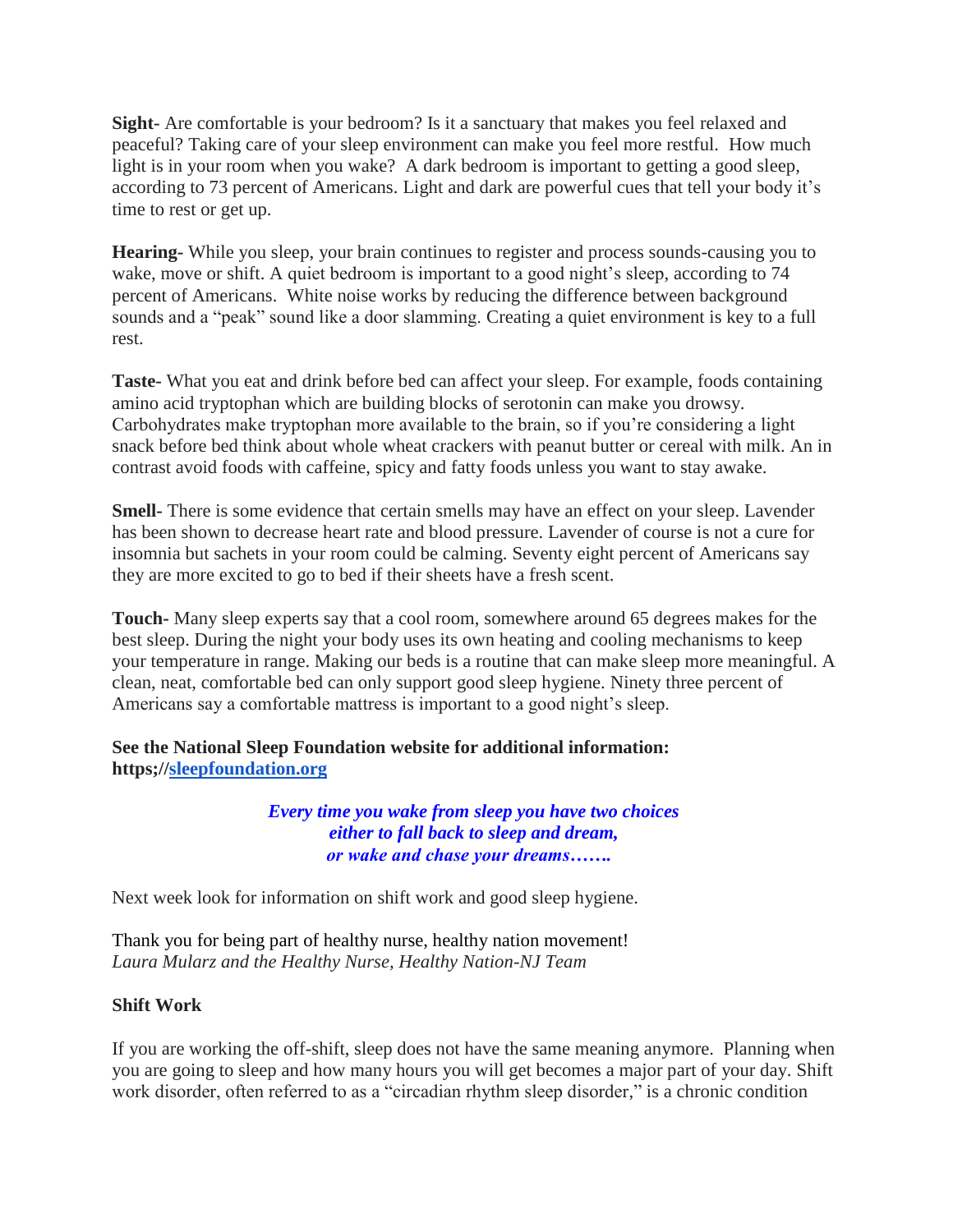directly related to evening and night shift schedule. Shift work disorder can affect your health as well as your performance and safety at work. Shift work disorder has been linked to depression, heart disease, gastrointestinal problems and obesity. The best way to avoid shift work disorder is to practice good sleep hygiene with a healthy sleep routine.

# **Good Sleep Hygiene**

- Skip the nightcap prior to going to bed. Alcohol may help you to sleep initially but it may cause you to have a disturbed sleep.
- Avoid large meals and caffeine for 3-4 hours prior to going to sleep.
- Plan for enough time to sleep 7-9 hours. Adults require 7-9 hours to achieve a healthy sleep.
- Sleep in a place that is dark, cool, comfortable, and quiet. A dark room assists your body in producing melatonin, a natural chemical which aids in the sleep process. Choose a quiet area or use white noise such as a fan or air conditioner to block out daytime noise. A cool room temperature is best for sleeping. Adjust your room temperature for day sleeping as you would for nighttime.
- Avoid screen time. This refers to television, tablets, and phones. Prepare your mind to rest along with your body.
- Develop a standard routine. Try to keep the same sleep and wake schedule every day. Wake up the same time every day. This helps to regulate your circadian rhythm and improve sleep quality.
- Don't press the snooze button on the alarm. The extra 3 to 5 minutes of restless sleeps is not long enough to enter a sleep cycle and you end up feeling groggy for the first hour of your day.
- Let the sun shine in. Opening the curtains or turning on the lights when you first wake up gives you that boost you need to start your day. The light stimulates your body to get moving and brightens your day

Healthy sleep benefits your mind and body. You will feel happier, healthier, and more energetic. Have a healthy happy day and sleep well! Additional information on Shift Work Disorder can be located at [https://sleepfoundation.org](https://sleepfoundation.org/) and [https://sleep.org](https://sleep.org/)

Thank you for being part of healthy nurse, healthy nation movement! *Jillian Bailey, Linda Gural, Laura Mularz, and the Healthy Nurse, Nation- NJ Team*

### **What is Healthy Sleep?**

The American Nurses Association (ANA) defines healthy sleep as at least seven hours of restorative, comfortable rest daily. When you wake up from a healthy sleep you have increased energy, heightened alertness, better concentration, more stamina, better judgement, and you feel great. Healthy People 2020 reports that sleep, like nutrition and physical activity, is a critical determinant of health and well-being. Nurses understand the importance of sleep for our patients to heal and recover from surgery or an illness, yet we downplay the importance of a healthy sleep